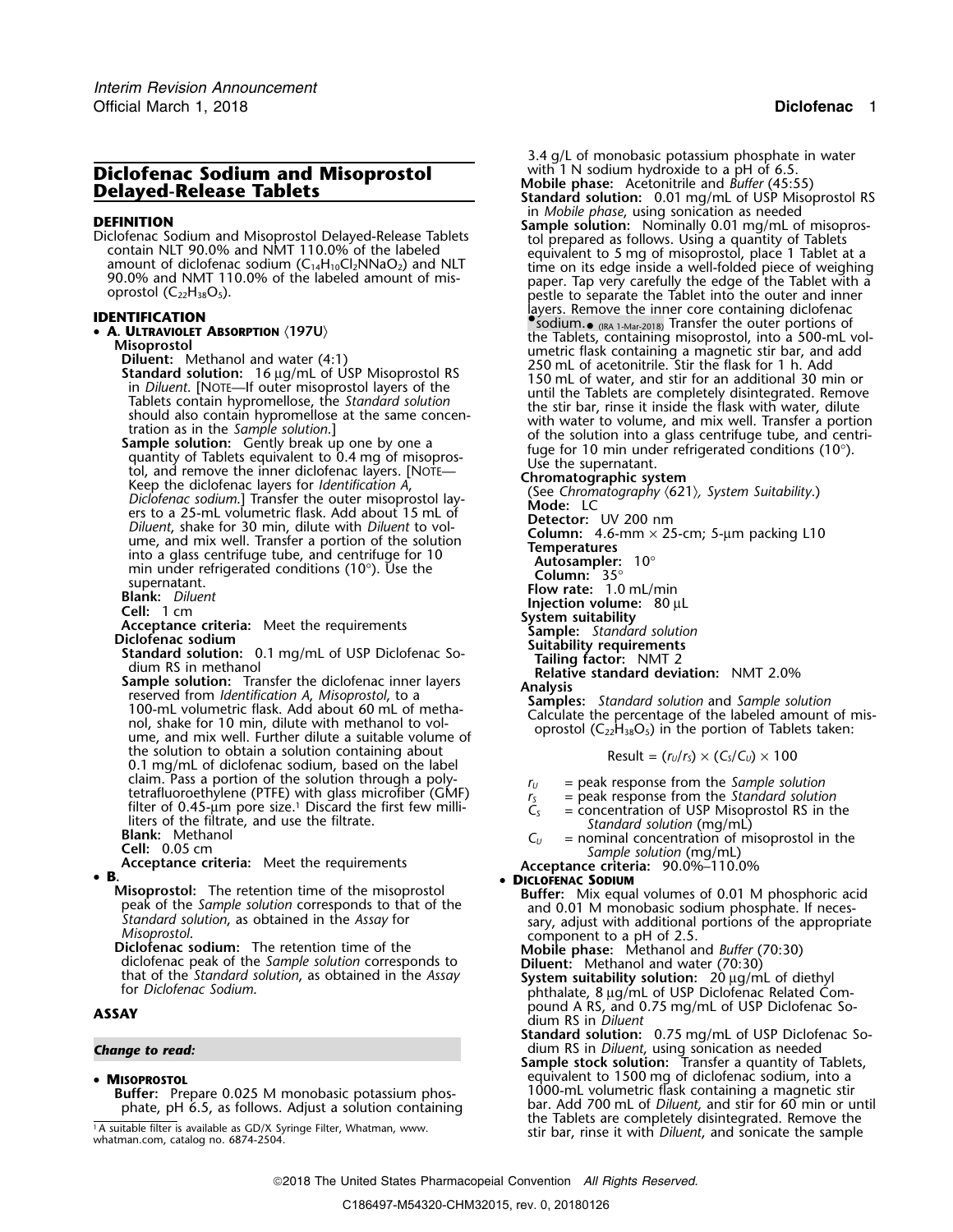for 15 min. Allow the sample to cool to room tempera- **Standard solution:** About 0.0004 mg/mL of USP Misture, dilute with *Diluent* to volume, and mix well. oprostol RS prepared as follows. Dilute 2.0 mL of the multime<br>
Standard stock solution with *Medium* to 200 mL. **Sample solution:** Nominally 0.75 mg/mL of diclofenac *Standard stock solution* with *Medium* to 200 mL. *Sample stock solution* into a 20-mL volumetric flask, and test through a suitable filter of 10-µm pore size. solution through a PTFE with GMF filter of 0.45-um pore size, discarding the first few milliliters of the filtrate. filtrate. **System suitability**

(See Chromatography  $\langle 621 \rangle$ , System Suitability.) **Mode:** LC

**Column:** 4.6-mm × 25-cm; 5-µm packing L7 **Analysis**

**Samples:** *System suitability solution* and *Standard*

[NOTE—The relative retention times for diethyl phthalate, diclofenac related compound A, and diclofenac *readment*  $r_U$  = peak response from the *Sample solution*<br>are about 0.6, 0.7, and 1.0, respectively 1  $r_S$  = peak response from the *Standard solution* are about 0.6, 0.7, and 1.0, respectively.] *r<sub>s</sub> r<sub>s</sub> c*<sub>s</sub> *c*<sub>s</sub>

- **Resolution: NLT** 2.2 between the diethyl phthalate<br>and diclofenac related compound A peaks; NLT 6.5 between the diclofenac related compound A and *diclofenac peaks, System suitability solution*
- **Relative standard deviation:** NMT 2.0%, *Standard solution*

- 
- **Samples:** *Standard solution* and *Sample solution* Calculate the percentage of the labeled amount of diclofenac sodium  $(C_{14}H_{10}Cl_2NNaO_2)$  in the portion of Tablets taken:

$$
Result = (r_U/r_S) \times (C_S/C_U) \times 100
$$

- $r_U$  = peak response from the *Sample solution*<br> $r_S$  = peak response from the *Standard solution*
- 
- 
- **Acceptance criteria:** 90.0%–110.0% 3.0.
- 

• DISSOLUTION (711) **Misoprostollon**<br>Misoprostol<br>Mode: LC Medium: Water: 500 ml deaerated **Mode: LC** Mode: LC **Medium:** Water; 500 mL, deaerated<br>**Apparatus 2:** 50 mm **Apparatus 2:** 50 rpm **Detector:** UV 276 nm<br> **Detector:** UV 276 nm x 15-cm; 5-µm packing L7<br> **Detector:** UV 276 nm x 15-cm; 5-µm packing L7 **Column:** 4.6-mm **Column:** 20 min **Columns Columns Columns Columns Columns Elow rate:** 1.0 mL/min *Misoprostol.*<br> **Columns Buffer:** Prepare as directed in the *Assay* for **Injection volume:** 10 µL **Mobile phase** Standard stock solution: Tax and Solution: Tax and Solution: Tax and Solution: Tax and Solution: Tax and Solution: Tax and Solution: Tax and Solution: Tax and Colomb optical and Solution: Tax and Colomb optical and Soluti flask, and allow the solution to cool to room tempera-<br>tion through a suitable filter of 10-µm pore size.<br>tion through a suitable filter of 10-µm pore size.

sodium prepared as follows. Transfer 10.0 mL of the **Sample solution:** Pass a portion of the solution under ordium prepared as follows. Transfer 10.0 mL of the<br>
Sample solution: Pass a portion of the solution under<br>
Sample solution: Pass a portion of the solution under<br>
dilute with *Diluent* to volume. Pass a portion of the<br>
so **Chromatographic system Sample:** *Standard solution* **Mode:** LC **Tailing factor:** NMT 2<br>Detector: UV 254 nm **1**<br>**Detector:** UV 254 nm **1 Relative standard deviation:** NMT 5.0% **Flow rate:** 1.0 mL/min **Samples:** *Standard solution* and *Sample solution* **Injection volume:** 10 µL **Calculate the percentage of the labeled amount of System suitability of the labeled amount of misoprostol (C<sub>22</sub>H<sub>38</sub>O<sub>5</sub>) dissolved:** misoprostol (C<sub>22</sub>H<sub>38</sub>O<sub>5</sub>) dissolved:  $Result = (r<sub>U</sub>/r<sub>S</sub>) \times (C<sub>S</sub>/L) \times V \times 100$ = concentration of USP Misoprostol RS in the *Standard solution* (mg/mL) L = label claim for misoprostol (mg/Tablet)<br>
v = volume of *Medium*, 500 mL diclofenac peaks, *System suitability solution* **Tolerances:** NLT 75% (*Q*) of the labeled amount of **Tailing factor:** NMT 2, *Standard solution* misoprostol (C<sub>22</sub>H<sub>38</sub>O<sub>5</sub>) is dissolved. misoprostol (C<sub>22</sub>H<sub>38</sub>O<sub>5</sub>) is dissolved.<br>**Diclofenac sodium** Proceed as directed in *Dissolution* 〈711〉*, Procedure, Ap- solution* **Analysis** *paratus 1 and Apparatus 2, Delayed-Release Dosage* Acid stage medium: 0.1 N hydrochloric acid;<br>750 mL, deaerated Buffer stage medium: After 2 h, add 250 mL of 0.2 M tribasic sodium phosphate to the *Acid stage me* $dium$  and, if needed, adjust with either 2 N hydrochloric acid or 2 N sodium hydroxide to a pH of 6.8.<br>**Apparatus 2:** 100 rpm *<sup>r</sup><sup>S</sup>* = peak response from the *Standard solution* **Times:** 2 h for *Acid stage*; 45 min for *Buffer stage C<sup>S</sup>* = concentration of USP Diclofenac Sodium RS in **Buffer:** 0.025 M monobasic potassium phosphate = concentration of USP Diclofenac Sodium RS in<br>the *Standard solution* (mg/mL) buffer with a pH of 3.0 prepared as follows. Adjust a<br>nominal concentration of diclofenac sodium in<br>solution containing 3.4 g/L of monobasic po  $C_U$  = nominal concentration of diclofenac sodium in solution containing 3.4 g/L of monobasic potassium<br>the *Sample solution* (mg/mL) phosphate in water with phosphoric acid to a pH of phosphate in water with phosphoric acid to a pH of 3.0. **Mobile phase:** Acetonitrile and *Buffer* (60:40) **PERFORMANCE TESTS Standard stock solution:** 0.68 mg/mL of USP Diclofenac Sodium RS, first dissolved in 0.1 N sodium hydroxide using about 10% of the final volume, and *Change to read:* then diluted with water to volume **<sup>D</sup>ISSOLUTION** 〈**711**〉 **Chromatographic system**

for about 2 min. Add water up to the contained transfer it to a flask containing 1.0 mL of 1 N sodium<br>flask and allow the solution to cool to room tempera.<br> $\frac{1}{2}$  hydroxide, and mix well. Pass a portion of this solu-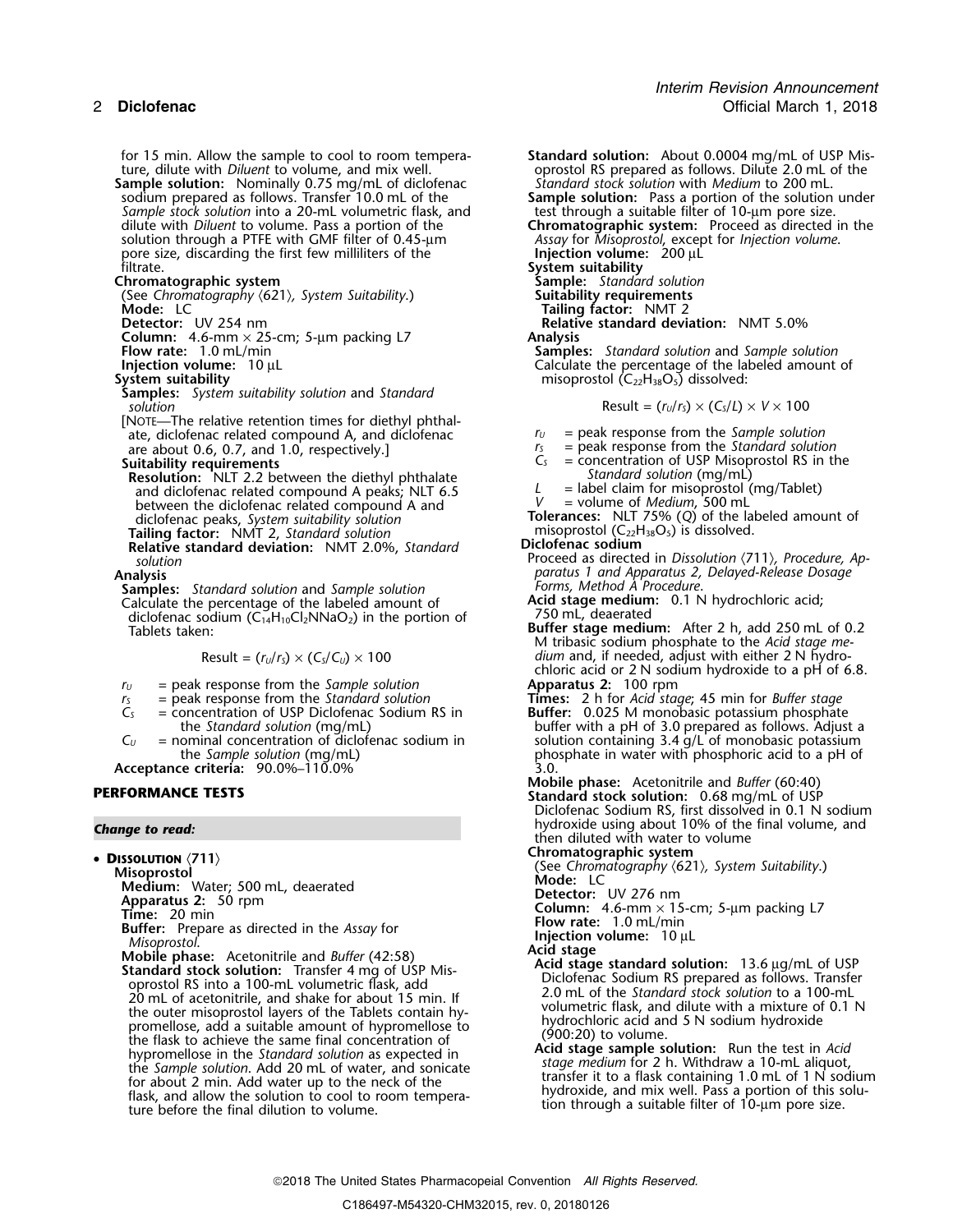**System suitability IMPURITIES Sample:** *Acid stage standard solution* **Suitability requirements** *Change to read:* **Tailing factor:** NMT 2 **Relative standard deviation:** NMT 2.0%

**Analysis**<br> **Analysis**<br> **Analysis**<br> **Analysis**<br> **Analysis**<br> **Analysis**<br> **Analysis**<br> **Analysis**<br> **Analysis**<br> **Analysis**<br> **Analysis**<br> **Analysis**<br> **Analysis**<br> **Analysis**<br> **Analysis**<br> **Analysis**<br> **Analysis**<br> **Analysis**<br> **Analy** 

Calculate the percentage of the labeled amount of **Mobile phase:** *Solvent mixture* and *Buff*<br>diclofenac sodium (C<sub>14</sub>H<sub>10</sub>Cl<sub>2</sub>NNaO<sub>2</sub>) dissolved dur-**the contract of the solution** of the solution of the solution

 $r_U$  = peak response from the *Acid stage sample* 

- $r<sub>S</sub>$  = peak response from the *Acid stage standard solution*
- 
- 
- 
- 

diclofenac sodium  $(C_{14}H_{10}Cl_2NNaO_2)$  is dissolved.<br>The percentage of the labeled amount of diclofenac sodium dissolved at the time specified conforms to Dissolution (711), Acceptance Table 3.

- Diclofenac Sodium RS prepared as follows. Transfer pernatant into a 5-mL volumetric flash per pernatant into a<br>The standard stock solution to a 100-mL vater to volume 2.0 mL of the *Standard stock solution* to a 100-mL volumetric flask, and dilute with *Buffer stage medium* **Chromatographic system**
- **Buffer stage sample solution:** Pass a portion of the **Mode:** LC<br>solution under test through a suitable filter of 10-um **Detector:** UV 200 and 280 nm solution under test through a suitable filter of 10-um pore size. **Column:** 4.6-mm × 25-cm; 5-µm packing L7<br> **Column:** 4.6-mm × 25-cm; 5-µm packing L7

**System suitability**<br>**Sample:** Buffer stage *Standard* Read and Solution **Temperatures**<br>Sample: Buffer stage *Standard* Read and Solution **Rules Sample:** *Buffer stage*  $\bullet$ *standard* (IRA 1-Mar-2018) solution **Autosampler:** 10° **Suitability requirements Column:** 35°<br> **Suitability requirements Column:** 35°<br> **Column:** 35°

**Relative standard deviation: NMT 2.0%** 

**Samples:** • *Acid stage sample solution*, *misoprostol peak • (IRA 1-Mar-2018)* • misoprostol peak *Buffer stage standard solution, and Buffer stage sam-*<br>ple solution

Calculate the percentage of the labeled amount of **Suitability requirements**<br>diclofenac sodium (C<sub>14</sub>H<sub>10</sub>Cl<sub>2</sub>NNaO<sub>2</sub>) dissolved dur-**Tailing factor:** NMT 2 diclofenac sodium (C<sub>14</sub>H<sub>10</sub>Cl<sub>2</sub>NNaO<sub>2</sub>) dissolved during the *Buffer stage*:

$$
Result = (r_U/r_S) \times (C_S/L) \times (V - V_S) \times 100
$$

- 
- *r* = peak response from the *Buffer stage standard*  $solution$  Result  $= (r_u/r_s) \times (C_s/C_u) \times (1/F) \times 100$
- $C<sub>S</sub>$  = concentration of USP Diclofenac Sodium RS in
- 
- *L* = label claim for diclofenac sodium (mg/Tablet)  $V =$  volume of *Buffer stage medium*, 1000 mL
- $V_s$  = volume of the *Acid stage sample solution*,  $C_s$

**Tolerances:** NLT 75% (Q) of the labeled amount of *Standard solution* (mg/mL)<br>diclofenac sodium (C<sub>14</sub>H<sub>10</sub>Cl<sub>2</sub>NNaO<sub>2</sub>) is dissolved. *C<sub>U</sub>* = nominal concentration of misoprostol in the diclofenac sodium  $(C_{14}H_{10}Cl_2NNaO_2)$  is dissolved.  $C_U$  = nominal concentration of The percentage of the labeled amount of diclofenac *Sample solution* (mg/mL) The percentage of the labeled amount of diclofenac *Sample solution* (mg/mL)<br>sodium dissolved at the time specified conforms to *F* = relative response factor (see Table 1) sodium dissolved at the time specified conforms to *Dissolution*  $\langle 711 \rangle$ , *Acceptance Table 4*.

• **<sup>U</sup>NIFORMITY OF DOSAGE UNITS** 〈**905**〉**,** *Content Uniformity***:** portion of Tablets taken: Meet the requirements for diclofenac sodium and

Solvent mixture: Acetonitrile and methanol (26:28)<br>sample solution<br>calculate the percentage of the labeled amount of Mobile phase: Solvent mixture and Buffer (58:42) diclofenac sodium (C<sub>14</sub>H<sub>10</sub>Cl<sub>2</sub>NNaO<sub>2</sub>) dissolved dur-<br>ing the Acid stage:<br>ing the Acid stage:<br>prepared as directed in the Assay for Misoprostol.

 ${\sf Result} = (r_U/r_S) \times (C_S/L) \times V \times D \times 100$  **Standard solution:** 0.001 mg/mL of USP Misoprostol RS prepared as follows. Transfer 5 mL of the *Standard*

*solution*<br>eak response from the *Acid stage standard* **Sample solution:** Nominally 0.1 mg/mL of misoprostol prepared as follows. Using a quantity of Tablets equiva-*C<sup>S</sup>* = concentration of USP Diclofenac Sodium RS in lent to 2 mg of misoprostol, place 1 Tablet at a time the *Acid stage standard solution* (mg/mL) on its edge inside a well-folded piece of weighing pathe *Acid stage standard solution* (mg/mL) on its edge inside a well-folded piece of weighing pa<br> *L* = label claim for diclofenac sodium (mg/Tablet) per. Tap very carefully the edge of the Tablet with a<br>
pestle to separat *V* = volume of *Acid stage medium*, 750 mL pestle to separate the Tablet into the outer and inner<br> *D* = dilution factor for the *Acid stage sample* layers. Remove the inner core containing diclofenac so layers. Remove the *inner* core containing diclofenac so*solution*, 1.1 and the layer and the property of the May dium. Fold back the outer layers of the Tablets contain-<br>**Tolerances:** NMT 10% of the labeled amount of ing misoprostol, and gently grind them. Transfer the ing misoprostol, and gently grind them. Transfer the ground outer layers into a 20-mL volumetric flask con-The percentage of the magnetic stir bar, add 10 mL of acetonitrile, and stir the flask for 2 h. Allow the sample to stand for *Dissolution* 〈711〉*, Acceptance Table 3*. 10 min, transfer a portion of the solution into a glass **Buffer stage** centrifuge tube, and centrifuge for 10 min under re-**Buffer stage standard solution:** 13.6 μg/mL of USP frigerated conditions (10°). Transfer 2.5 mL of the su-<br>Diclofenac Sodium RS prepared as follows. Transfer pernatant into a 5-mL volumetric flask, and dilute with

to volume.<br>Suffer stage sample solution: Pass a portion of the **Chromatography (621)**, *System Suitability*.

**Flow rate:** 0.6 mL/min

- 
- **Analysis**<br> **Analysis**<br> **Analysis**<br> **Analysis**<br> **Analysis**<br> **Analysis**<br> **Analysis**<br> **Run time:** About 2.5 times the retention time of the<br> **Analysis**<br> **Analysis**<br> **Analysis**<br> **Analysis**<br> **Analysis**<br> **Analysis**<br> **Analysis**

**System suitability<br>
<b>Sample:** *Standard solution* at 200 nm<br> **Suitability requirements** 

Relative standard deviation: NMT 5.0% **Analysis**

Result = (*<sup>r</sup>U*/*<sup>r</sup>S*) × (*CS*/*L*) × (*V* <sup>−</sup> *VS*) × 100 **Samples:** *Standard solution* and *Sample solution* Calculate the percentage of 8-epimisoprostol, A-type  $r_U$  = peak response from the *Buffer stage sample* misoprostol, and any other individual impurity in the *solution*<br> $r_S$  = peak response from the *Buffer stage standard* portion of Tablets taken:

$$
Result = (r_U/r_S) \times (C_S/C_U) \times (1/P) \times 100
$$

- the *Buffer stage standard solution* (mg/mL)  $r_U$  = peak response at 200 nm of any impurity bel claim for diclofenac sodium (mg/Tablet) from the *Sample solution* 
	- *<sup>V</sup>* = volume of *Buffer stage medium*, <sup>1000</sup> mL *<sup>r</sup><sup>S</sup>* = peak response at 200 nm of misoprostol from
	- = concentration of USP Misoprostol RS in the<br>Standard solution (mg/mL)
	-

Calculate the percentage of B-type misoprostol in the percentage of B-type misoprostol in the

Result =  $(r_U/r_S) \times (C_S/C_U) \times (1/F) \times 100$